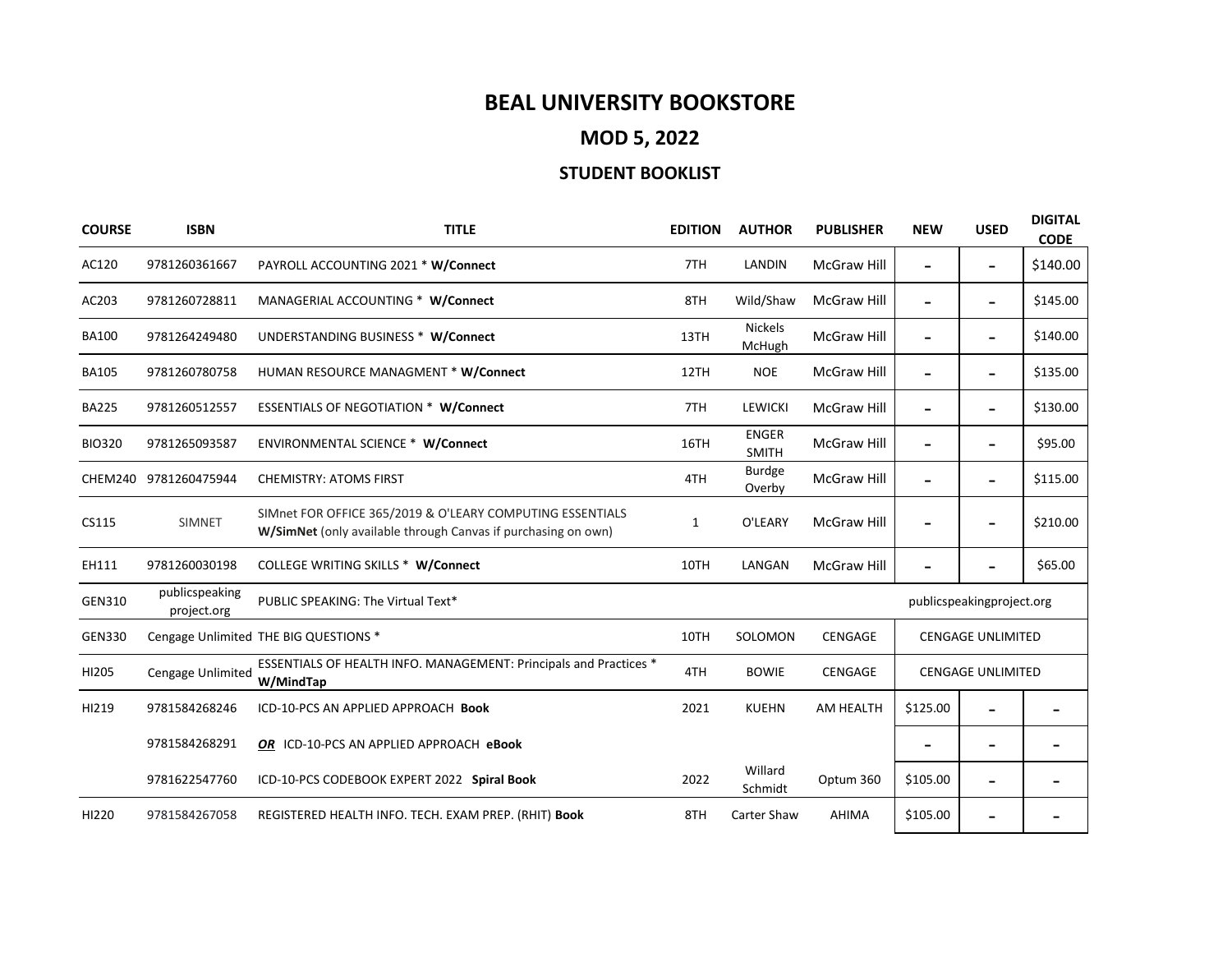|              | 9781584267676                              | OR REGISTERED HEALTH INFO. TECH. EXAM PREP. (RHIT) eBook (not<br>available in bookstore)                     |      |                                      |                    |                          |                          |                          |
|--------------|--------------------------------------------|--------------------------------------------------------------------------------------------------------------|------|--------------------------------------|--------------------|--------------------------|--------------------------|--------------------------|
| HI225        | 9781584268000                              | PRINCIPLES OF HEALTHCARE REIMBURSEMENT AND REVENUE CYCLE<br>MANAGEMENT Book                                  | 7TH  | Castro<br>White                      | <b>AHIMA</b>       | \$120.00                 | $\overline{\phantom{0}}$ |                          |
|              | 9781584268017                              | OR PRINCIPLES OF HEALTHCARE REIMBURSEMENT AND REVENUE<br>CYCLE MANAGEMENT eBook (not available in bookstore) |      |                                      |                    |                          |                          |                          |
| <b>HM308</b> | 9781584265269                              | REVENUE CYCLE MANAGEMENT BEST PRACTICES Book                                                                 | 2ND  | <b>DAVIS</b>                         | <b>AHIMA</b>       | \$125.00                 |                          |                          |
|              | 9781584267805                              | OR REVENUE CYCLE MANAGEMENT BEST PRACTICES eBook (not<br>available in bookstore)                             |      |                                      |                    |                          | $\overline{\phantom{0}}$ |                          |
| HM480        | 9781584267256                              | HEALTH INFORMATION MANAGEMENT: Concepts, Principals and<br>Practice Book                                     | 6TH  | Oachs<br>Walters                     | AHIMA              | \$140.00                 | $\overline{\phantom{0}}$ |                          |
|              | 9781584267577                              | OR HEALTH INFORMATION MANAGEMENT: Concepts, Principals and<br>Practice eBook (not available in bookstore)    |      |                                      |                    |                          | $\overline{\phantom{0}}$ |                          |
|              | 9781584268161                              | REGISTERED HIM EXAM PREP (RHIA) Book                                                                         | 9TH  | <b>SHAW</b><br><b>CARTER</b>         | <b>AHIMA</b>       | \$100.00                 | $\overline{\phantom{0}}$ |                          |
|              | 9781584268185                              | OR REGISTERED HIM EXAM PREP (RHIA) eBook (not available in<br>bookstore)                                     |      |                                      |                    |                          |                          |                          |
| <b>HS205</b> |                                            | Cengage Unlimited GROUP, PROCESS, PRACTICE * w/MindTap                                                       | 10TH | <b>COREY</b>                         | CENGAGE            | <b>CENGAGE UNLIMITED</b> |                          |                          |
| HY103        | 9781260164695                              | THE UNFINISHED NATION: Volume 2 A Concise History of the American<br>People * W/Connect                      | 9TH  | <b>Brinkley</b><br>Huebner<br>Giggie | <b>McGraw Hill</b> | $\blacksquare$           | $\blacksquare$           | \$85.00                  |
| MA114        |                                            | KINN'S MEDICAL ASSISTANT & KINN'S WORKBOOK                                                                   |      |                                      |                    | $\overline{\phantom{0}}$ | $\overline{\phantom{0}}$ |                          |
| MA119        |                                            | KINN'S MEDICAL ASSISTANT & KINN'S WORKBOOK                                                                   |      |                                      |                    |                          | $\overline{\phantom{0}}$ | $\overline{\phantom{0}}$ |
| MA220        | 9781284242508                              | MEDICAL ASSISTING EXAM REVIEW                                                                                | 4TH  | <b>HOUSER</b>                        | <b>KLUWER</b>      | \$100.00                 |                          |                          |
| MO212        | 9780357006269                              | <b>HUMAN DISEASES WORKBOOK</b>                                                                               | 5TH  | <b>NEIGHBORS</b>                     | <b>CENGAGE</b>     | \$60.00                  |                          |                          |
|              | Cengage Unlimited HUMAN DISEASES           |                                                                                                              |      |                                      |                    | <b>CENGAGE UNLIMITED</b> |                          |                          |
| MO217        | 9780323823999                              | KINN'S BUNDLE W/KINN'S MA BOOK, KINN'S WORKBOOK, SIM'S                                                       | 14TH | <b>PROCTOR</b>                       | <b>ELSEVIER</b>    | \$335.00                 |                          |                          |
| MO223        | Cengage Unlimited 3-2-1 CODE IT! W/MindTap |                                                                                                              | 10TH | <b>GREEN</b>                         | <b>CENGAGE</b>     | <b>CENGAGE UNLIMITED</b> |                          |                          |
|              | 9781640161559                              | ICD-10-CM-COMPLETE CODEBOOK 2022 ** Spiral Book                                                              | 2022 | AMA                                  | AMA                | \$115.00                 |                          |                          |
|              | 9781640160873                              | CPT PROFESSIONAL 2022 Spiral Book                                                                            | 2022 | AMA                                  | AMA                | \$145.00                 |                          |                          |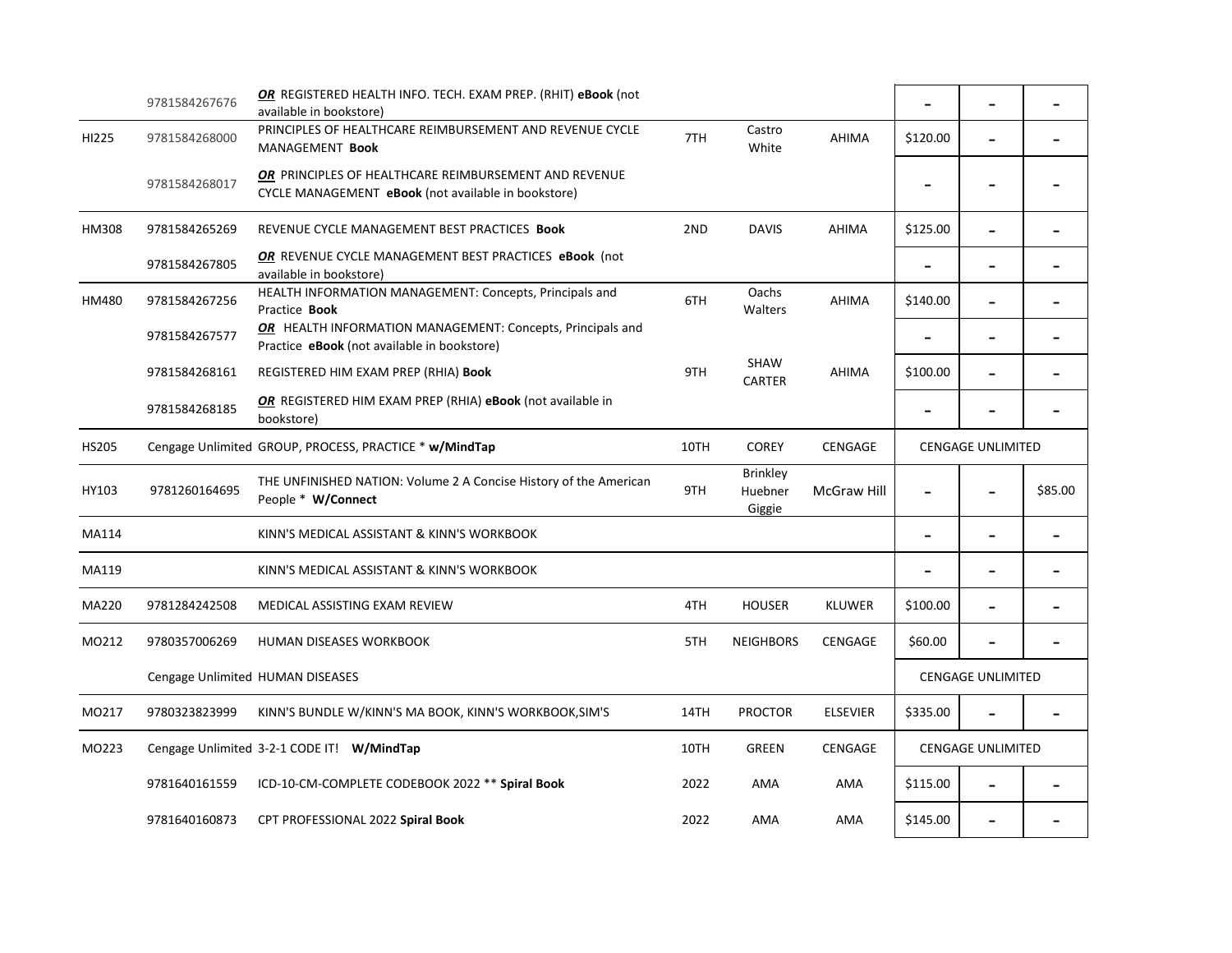|              | 9781622547548       | HCPCS LEVEL II Book 2022                                                                                                     | 2022                                  | OPTUM360        | OPTUM360           | \$75.00                      |                          |                              |
|--------------|---------------------|------------------------------------------------------------------------------------------------------------------------------|---------------------------------------|-----------------|--------------------|------------------------------|--------------------------|------------------------------|
| MS110        | 9780134766768       | ELEMENTARY ALGEBRA FOR COLLEGE STUDENTS * W/MyLab                                                                            | 10TH                                  | ANGEL           | PEARSON            |                              | $\overline{a}$           | \$120.00                     |
| <b>NU100</b> | 9780323398657       | SHERPATH for FUNDAMENTALS of NURSING - ACCESS (see Instructor for<br>course material)                                        | 9TH                                   | <b>POTTER</b>   | <b>ELSEVIER</b>    | $\qquad \qquad \blacksquare$ |                          | $\qquad \qquad \blacksquare$ |
|              | 9780323481540       | CLINICAL SKILLS: ESSENTIALS COLLECTION (Sherpath Version) (see<br>Instructor for course material)                            |                                       | <b>ELSEVIER</b> | <b>ELSEVIER</b>    | $\qquad \qquad \blacksquare$ |                          |                              |
| <b>NU180</b> | 9780323756808       | SHERPATH for MEDICAL-SURGICAL NURSING (Lewis Version) (see<br>Instructor for course material)                                | 11TH                                  | <b>ELSEVIER</b> | <b>ELSEVIER</b>    | $\qquad \qquad -$            | $\qquad \qquad -$        |                              |
| <b>NU230</b> | 9780323545198       | SHERPATH for MENTAL HEALTH NURSING (Varcarolis Version) (see<br>Instructor for course material)                              | 3RD                                   | <b>ELSEVIER</b> | <b>ELSEVIER</b>    | $\qquad \qquad \blacksquare$ | $\overline{\phantom{0}}$ |                              |
| <b>NU275</b> | N/A                 | No specific text PassPoint Test Database HESI test bank                                                                      |                                       |                 |                    | $\overline{\phantom{0}}$     |                          | $\blacksquare$               |
| <b>NU300</b> | 9780323554206       | CONTEMPORARY NURSING: Issues, Trends & Management (Sherpath<br>Version) (see Instructor for course material)                 | 8TH                                   | <b>CHERRY</b>   | <b>MOSBY</b>       |                              |                          |                              |
| <b>NU475</b> | N/A                 | No specific text - should use all previous text in BSN                                                                       |                                       |                 |                    |                              | $\overline{\phantom{0}}$ |                              |
| <b>NU610</b> | <b>CODES NEEDED</b> | <b>QUANTUM LEADERSHIP</b><br>LEADERSHIP & NURSING CARE MANAGEMENT<br>NURSING ADMINISTRATION: SCOPE and STANDARDS of PRACTICE | (see Instructor for course materials) |                 |                    |                              |                          |                              |
| <b>NU620</b> | 9780826186850       | CURRICULUM DEVELOPMENT and EVALUATION IN NURSING<br><b>EDUCATION</b>                                                         | 5TH                                   | <b>DeBOOR</b>   | <b>SPRINGER</b>    | $\overline{\phantom{0}}$     | $\blacksquare$           |                              |
|              | 9780323554725       | TEACHING in NURSING: A GUIDE for FACULTY (see Instructor for course<br>material)                                             | 6TH                                   | <b>BILLINGS</b> | <b>ELSEVIER</b>    |                              |                          |                              |
|              | 9780826152626       | TEACHING in NURSING and ROLE of the EDUCATOR Book (see Instructor<br>for course material)                                    | 3RD                                   | <b>OERMANN</b>  | <b>SPRINGER</b>    | $\qquad \qquad \blacksquare$ | $\overline{\phantom{a}}$ |                              |
|              | 9780826152633       | OR TEACHING in NURSING and ROLE of the EDUCATOR eBook                                                                        |                                       |                 |                    |                              |                          |                              |
| PY101        | 9781260307344       | FUNDAMENTALS OF PSYCHOLOGY: Perspectives and Connections *<br>W/Connect                                                      | 1ST                                   | <b>FEIST</b>    | McGraw Hill        | $\overline{\phantom{a}}$     | $\overline{\phantom{a}}$ | \$105.00                     |
| PY202        | 9781260500431       | TOPICAL APPROACH TO LIFESPAN DEV. * W/Connect                                                                                | 10TH                                  | SANTROCK        | <b>McGraw Hill</b> |                              |                          | \$115.00                     |
| SA102        | 9781592854929       | BOOK OF ETHICS: Expert Guidance for Professionals Who Treat<br>Addiction Book                                                | 1ST                                   | <b>GEPPERT</b>  | HAZELDEN           | \$40.00                      |                          |                              |
| SA103        | 9781609182274       | <b>MOTIVATIONAL INTERVIEWING * For the Business Professional Book</b>                                                        | 3RD                                   | MILLER          | <b>GUILFORD</b>    | \$75.00                      |                          |                              |
| SA201        |                     | Cengage Unlimited MASTERING COMPETENCIES IN FAMILY THERAPY * W/MindTap                                                       | 3RD                                   | <b>GEHART</b>   | CENGAGE            | <b>CENGAGE UNLIMITED</b>     |                          |                              |
| SA231        | N/A                 | ADDICTION COUNSELING CAPSTONE (no text required)                                                                             |                                       |                 |                    |                              |                          |                              |
| WD140        | 9780826930842       | WELDING SKILLS Book                                                                                                          | 5TH                                   | <b>ATP</b>      | ATP                | \$155.00                     |                          |                              |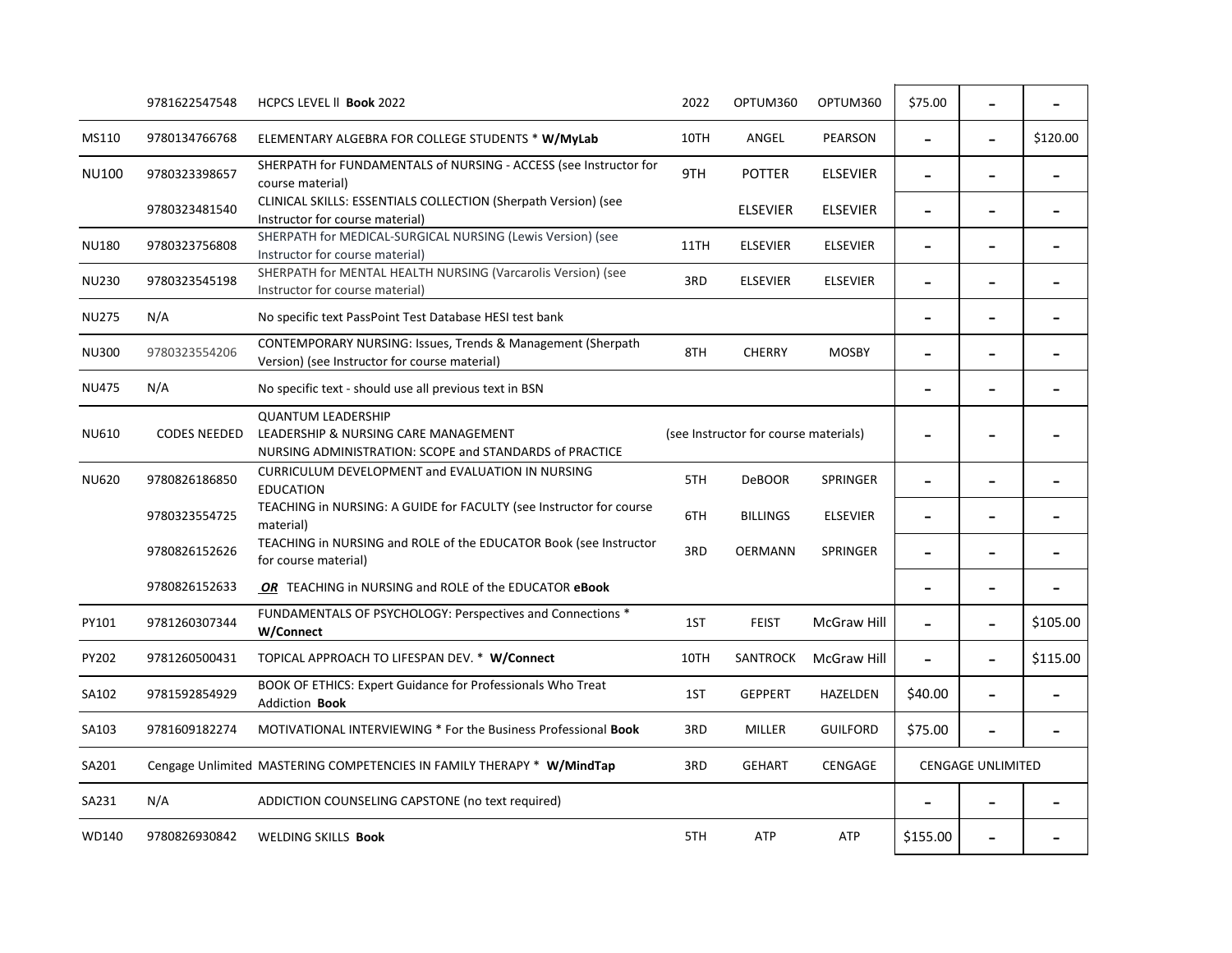|              | 9780826930859 | WELDING SKILLS WORKBOOK Book                                                                          | 5TH  | ATP                          | ATP                | \$50.00  |                          |          |
|--------------|---------------|-------------------------------------------------------------------------------------------------------|------|------------------------------|--------------------|----------|--------------------------|----------|
|              | 9781133605782 | BLUEPRINT READING Book                                                                                | 9TH  | <b>BENNETT</b>               | <b>CENGAGE</b>     |          | \$100.00                 |          |
| WD160        | 9780826930842 | <b>WELDING SKILLS Book</b>                                                                            | 5TH  | <b>ATP</b>                   | <b>ATP</b>         |          |                          |          |
|              | 9780826930859 | WELDING SKILLS WORKBOOK Book                                                                          | 5TH  | <b>ATP</b>                   | <b>ATP</b>         |          |                          |          |
| <b>WL203</b> | 9780826930842 | <b>WELDING SKILLS</b>                                                                                 | 5TH  | ATP                          | <b>ATP</b>         | \$155.00 | $\overline{\phantom{0}}$ |          |
| <b>WL204</b> | 9780826930842 | <b>WELDING SKILLS</b>                                                                                 | 5TH  | ATP                          | <b>ATP</b>         | \$155.00 |                          |          |
| <b>WL215</b> | 9780826930842 | <b>WELDING SKILLS</b>                                                                                 | 5TH  | ATP                          | <b>ATP</b>         | \$155.00 |                          |          |
| <b>WL241</b> | 9780826930842 | <b>WELDING SKILLS</b>                                                                                 | 5TH  | <b>ATP</b>                   | ATP                | \$155.00 |                          |          |
| ZO101        | 9781260426762 | ESSENTIALS OF MEDICAL LANGUAGE * W/Connect                                                            | 4TH  | Allan Bassco                 | <b>MCG</b>         |          | $\overline{\phantom{0}}$ | \$115.00 |
|              | 9781608316922 | STEDMAN'S MED. DICT. F/HEALTH (not available in bookstore)<br>recommended not required                | 7TH  | STEDMAN                      | $LIPP/W+W$         |          |                          |          |
| ZO115        | 9781264262830 | HOLES HUMAN ANATOMY & PHYSIOLOGY I ** W/Connect                                                       | 16TH | Welsh<br>Carver              | McGraw Hill        |          | $\blacksquare$           | \$150.00 |
| ZO116        | 9781264262830 | HOLES HUMAN ANATOMY & PHYSIOLOGY I ** W/Connect                                                       | 16TH | Welsh<br>Carver              | <b>McGraw Hill</b> |          | $\overline{a}$           | \$150.00 |
| ZO201        | N/A           | PRINCIPLES of PHARMACOLOGY for Medical Assisting (see<br>Instructor for course material)              |      |                              |                    |          |                          |          |
|              | 9781719640053 | DAVIS'S DRUG GUIDE for NURSES (choose 1 of 2 references) Is<br>available in the bookstore             | 17TH | VALLERAN<br><b>D SANOSKI</b> | F.A.DAVIS          | \$60.00  |                          |          |
|              | 9780323757331 | OR MOSBY'S 2021 NURSING DRUG REFERENCE eBook (Choose 1<br>of 2 references) not available in bookstore | 34TH | <b>SKIDMORE</b>              | <b>ELSEVIER</b>    |          |                          |          |
| ZO211        | 9781260786040 | MICROBIOLOGY FUNDAMENTALS * W/Connect                                                                 | 4TH  | Cowan<br>Smith               | <b>McGraw Hill</b> |          |                          | \$110.00 |

**ONLY USE YOUR BEAL EMAIL ACCOUNT WHEN YOU PREORDER** 

**Thank you!**